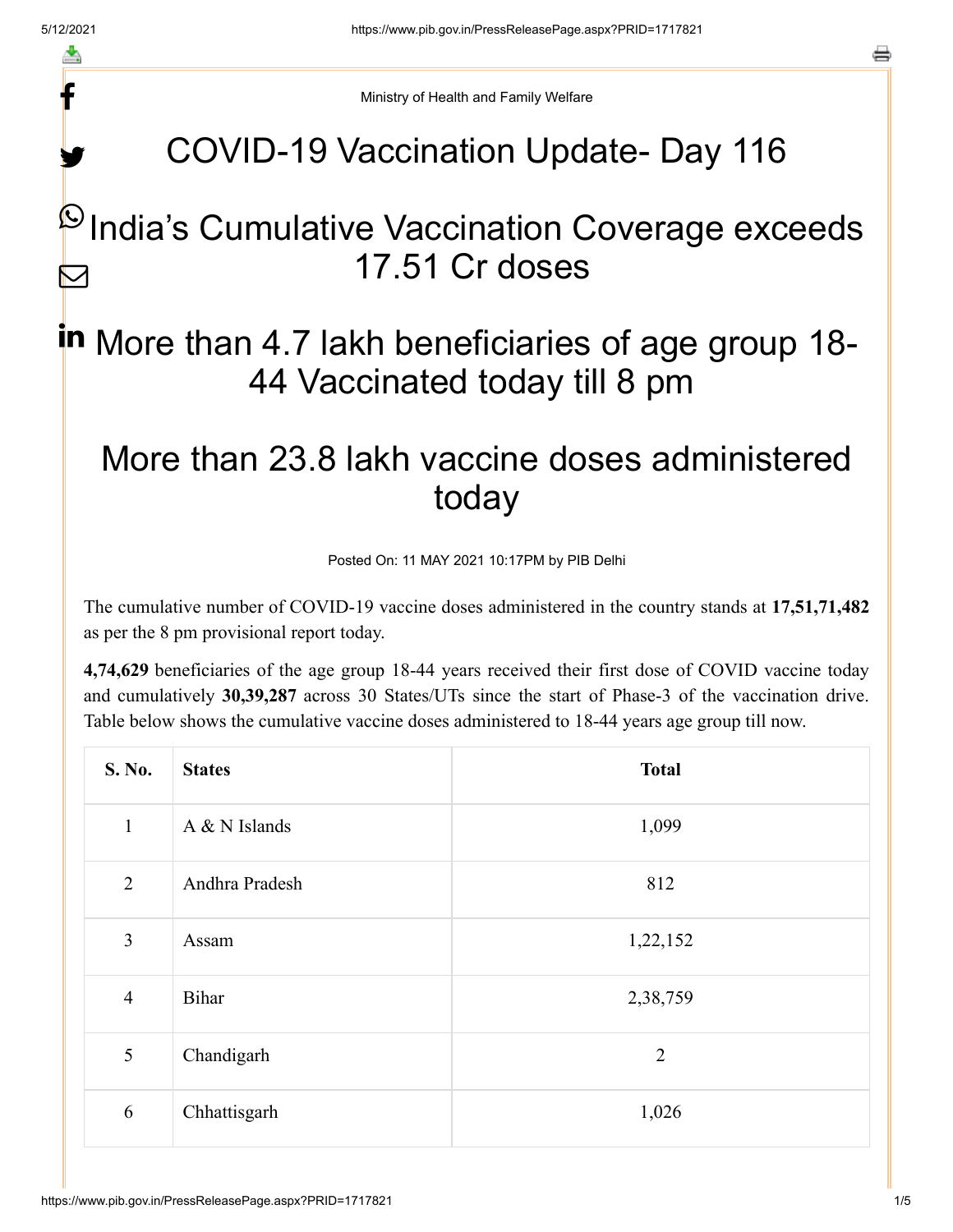| $\mathbf f$           | $\overline{7}$ | Delhi            | 4,20,823       |
|-----------------------|----------------|------------------|----------------|
|                       | $8\,$          | Goa              | 1,344          |
|                       | 9              | Gujarat          | 3,55,863       |
| $\bigcirc$            | $10\,$         | Haryana          | 3,29,624       |
| $\blacktriangleright$ | $11\,$         | Himachal Pradesh | 14             |
| in                    | 12             | Jammu & Kashmir  | 29,659         |
|                       | 13             | Jharkhand        | 94             |
|                       | 14             | Karnataka        | 47,227         |
|                       | 15             | Kerala           | 586            |
|                       | $16\,$         | Ladakh           | 86             |
|                       | $17\,$         | Madhya Pradesh   | 48,985         |
|                       | $18\,$         | Maharashtra      | 5,95,248       |
|                       | 19             | Meghalaya        | $\overline{4}$ |
|                       | $20\,$         | Nagaland         | $\overline{4}$ |
|                       | 21             | Odisha           | 68,962         |
|                       | 22             | Puducherry       | $\,1$          |
|                       | 23             | Punjab           | 4,835          |
|                       | 24             | Rajasthan        | 4,90,726       |
|                       | 25             | Tamil Nadu       | 19,797         |
|                       | 26             | Telangana        | 500            |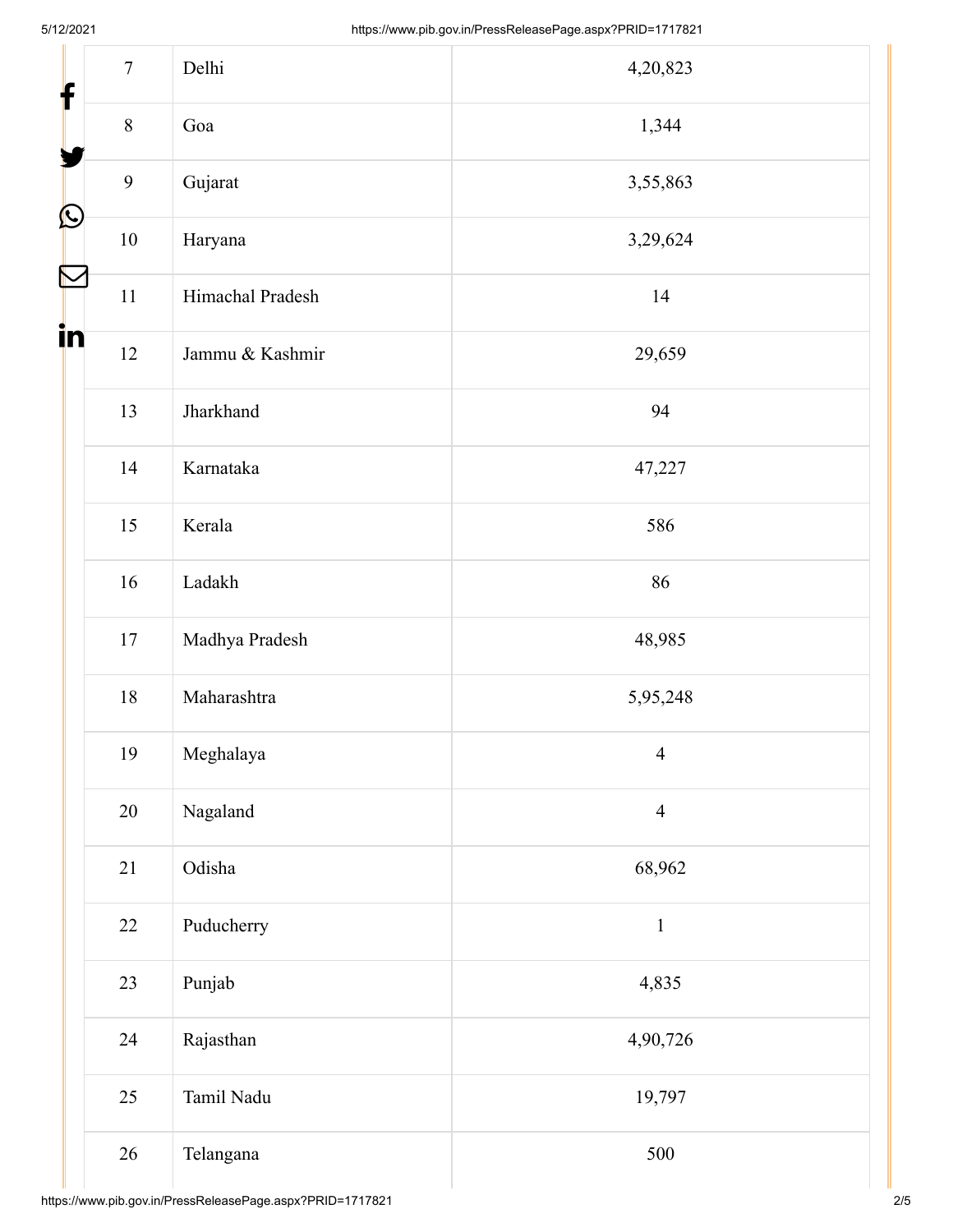| $\sum$<br>in |    | <b>Total</b>         | 30,39,287      |
|--------------|----|----------------------|----------------|
| C            | 30 | West Bengal          | 9,611          |
|              | 29 | Uttarakhand          | 34,157         |
|              | 28 | <b>Uttar Pradesh</b> | 2,17,285       |
|              | 27 | Tripura              | $\overline{2}$ |

The total of  $17,51,71,482$  include  $95,81,872$  Healthcare Workers (HCWs) who have taken the 1<sup>st</sup> dose and 65,38,656 HCWs who have taken the 2<sup>nd</sup> dose, 1,41,45,083 Frontline Workers (FLWs) (1<sup>st</sup> dose), 79,50,430 FLWs (2<sup>nd</sup> dose), and 30,39,287 for 18-44 years of age group (1<sup>st</sup> dose). 5,58,70,091 for over 45 years old to 60 years old  $(1<sup>st</sup> Does), 78,17,926$  for over 45 years old to 60 years old  $(2<sup>nd</sup> dose),$ **5,39,54,858** for above 60 years (1<sup>st</sup> Dose) and **1,62,73,279** for above 60 years (2<sup>nd</sup> Dose).

| <b>HCWs</b>              | 1 <sup>st</sup> Dose | 95,81,872    |
|--------------------------|----------------------|--------------|
|                          | $2nd$ Dose           | 65,38,656    |
| <b>FLWs</b>              | 1 <sup>st</sup> Dose | 1,41,45,083  |
|                          | $2nd$ Dose           | 79,50,430    |
| Age Group 18-44 years    | $1st$ Dose           | 30, 39, 287  |
| Age Group 45 to 60 years | $1st$ Dose           | 5,58,70,091  |
|                          | $2nd$ Dose           | 78,17,926    |
| Over 60 years            | 1 <sup>st</sup> Dose | 5,39,54,858  |
|                          | $2nd$ Dose           | 1,62,73,279  |
| <b>Total</b>             |                      | 17,51,71,482 |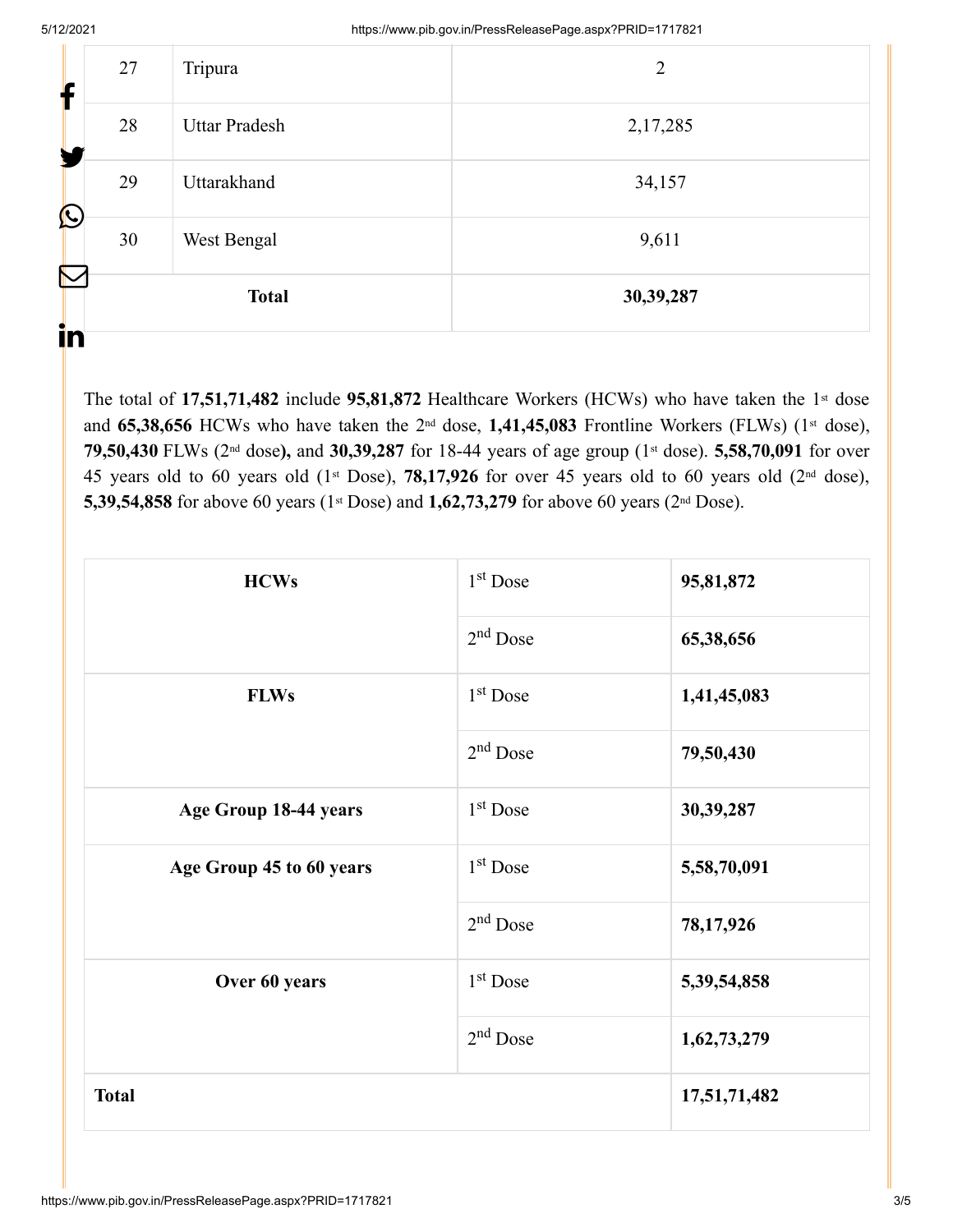As on Day-116 of the vaccination drive  $(11<sup>th</sup>$  May, 2021), total 23,85,092 vaccine doses were given. 10,65,634 beneficiaries were vaccinated for  $1<sup>st</sup>$  dose and 13,19,458 beneficiaries received  $2<sup>nd</sup>$  dose of vaccine as per the provisional report till 8 P.M. Final reports would be completed for the day by late tonight. f y.

| C<br><b>HCWs</b>         | 1 <sup>st</sup> Dose | 16,626      |
|--------------------------|----------------------|-------------|
|                          | $2nd$ Dose           | 32,019      |
| in<br><b>FLWs</b>        | 1 <sup>st</sup> Dose | 86,258      |
|                          | 2 <sup>nd</sup> Dose | 94,415      |
| <b>18-44 years</b>       | $1st$ Dose           | 4,74,629    |
| 45 to 60 years           | $1st$ Dose           | 3,45,215    |
|                          | $2nd$ Dose           | 6,01,356    |
| Over 60 years            | 1 <sup>st</sup> Dose | 1,42,906    |
|                          | $2nd$ Dose           | 5,91,668    |
| <b>Total Achievement</b> | $1st$ Dose           | 10,65,634   |
|                          | $2nd$ Dose           | 13, 19, 458 |

#### **Date: 11 May, 2021 (116 Day) th th**

The vaccination exercise as a tool to protect the most vulnerable population groups in the country from COVID-19 continues to be regularly reviewed and monitored at the highest level.

\*\*\*\*

**MV**

#### **HFW/COVID Vaccination/11<sup>th</sup> May2021/6**

(Release ID: 1717821) Visitor Counter : 7